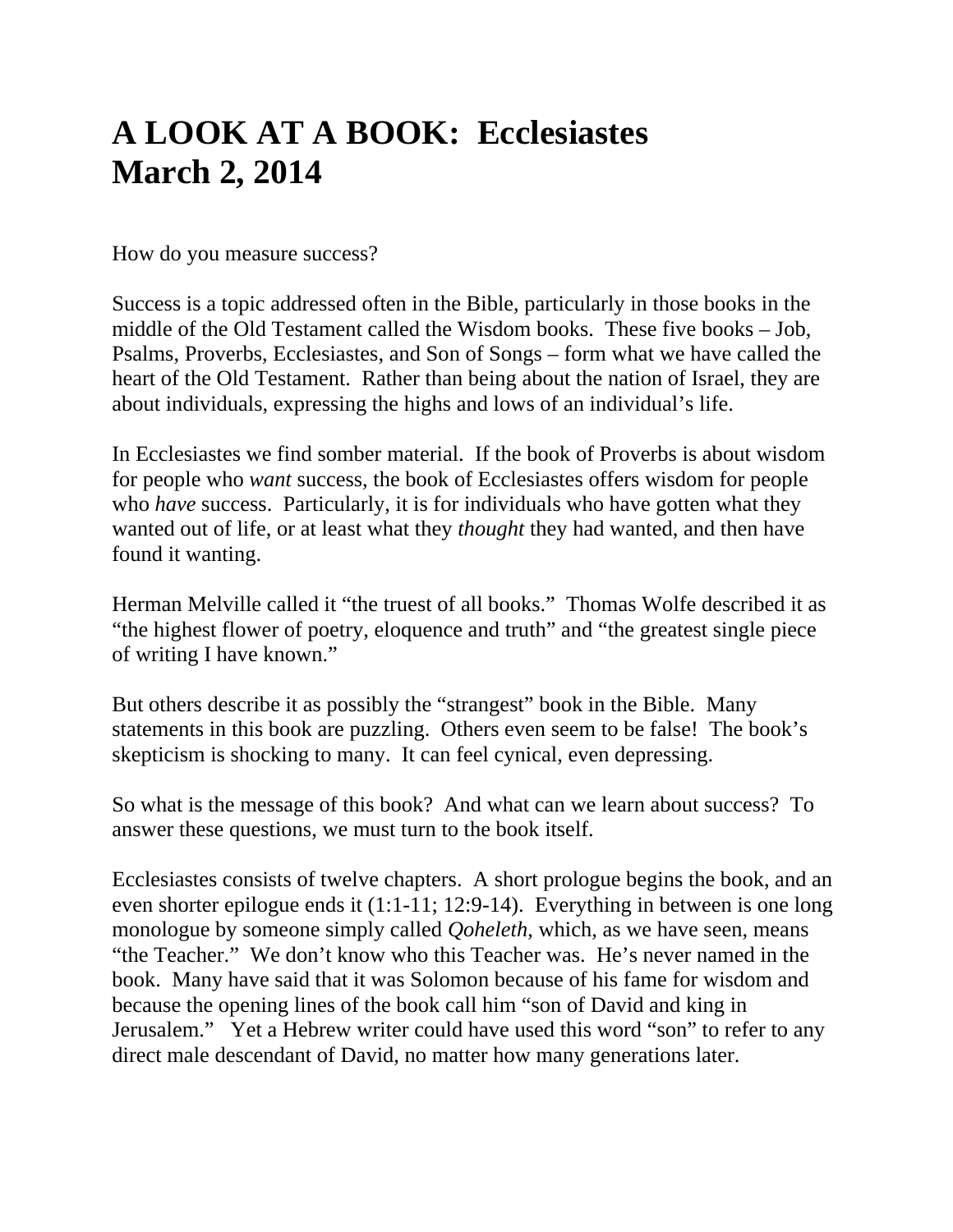### **WHAT IS MEANINGLESS?**

The Teacher's basic message is about meaninglessness. He begins in the second verse of the book, "'Meaningless! Meaningless!' says the Teacher. 'Utterly meaningless! Everything is meaningless'" (1:2). "I have seen all the things that are done under the sun; all of them are meaningless, a chasing after the wind" (1:14; cf. 12:8). As one person said, this book starts out low and gets worse!

The word *hebel,* translated "meaninglessness" in the NIV or "vanity" in the KJV, occurs thirty-five times in this short book. It refers to something insubstantial and ephemeral, and therefore temporary and passing.

And what exactly does the Teacher say is meaningless? "Everything," he says. "Everything" falls under his charge.

What does he mean by "everything"? If we look through the book, we see that he does seem to mean *everything*!

#### *Obvious Things*

Clearly, he makes this charge against all the *obvious things* that we, too, would quickly recognize as meaningless. **"Much dreaming and many words,"** he says, "are meaningless" (5:7). The **"roving of the appetite"** is "meaningless, a chasing after the wind" (6:9). The **"laughter of fools"** is also meaningless, as long-lasting as "the crackling of thorns under the pot" (7:6).

Among the obvious things named by the Teacher as vain are the bad things. So the injustices of life he calls meaningless: "righteous men…get what the wicked deserve, and wicked men…get what the righteous deserve" (8:14). The fact that people get the opposite of what they deserve even seems to mock before all the world any claim that there is justice in life. The Teacher's objection sounds much like Job's (Job 21:7-11, 13). All such injustice, says the Teacher, is meaningless.

#### *Questionable Things*

Most interestingly, though, the Teacher turns his critical gaze upon things that might seem less obviously empty or wrong to us. These *questionable*, borderline, or neutral things, which we might be slower to categorically condemn, he also denounces as utterly vain!

**Pleasure** is the first such borderline thing to come under his critical gaze. "I thought in my heart, 'Come now, I will test you with pleasure to find out what is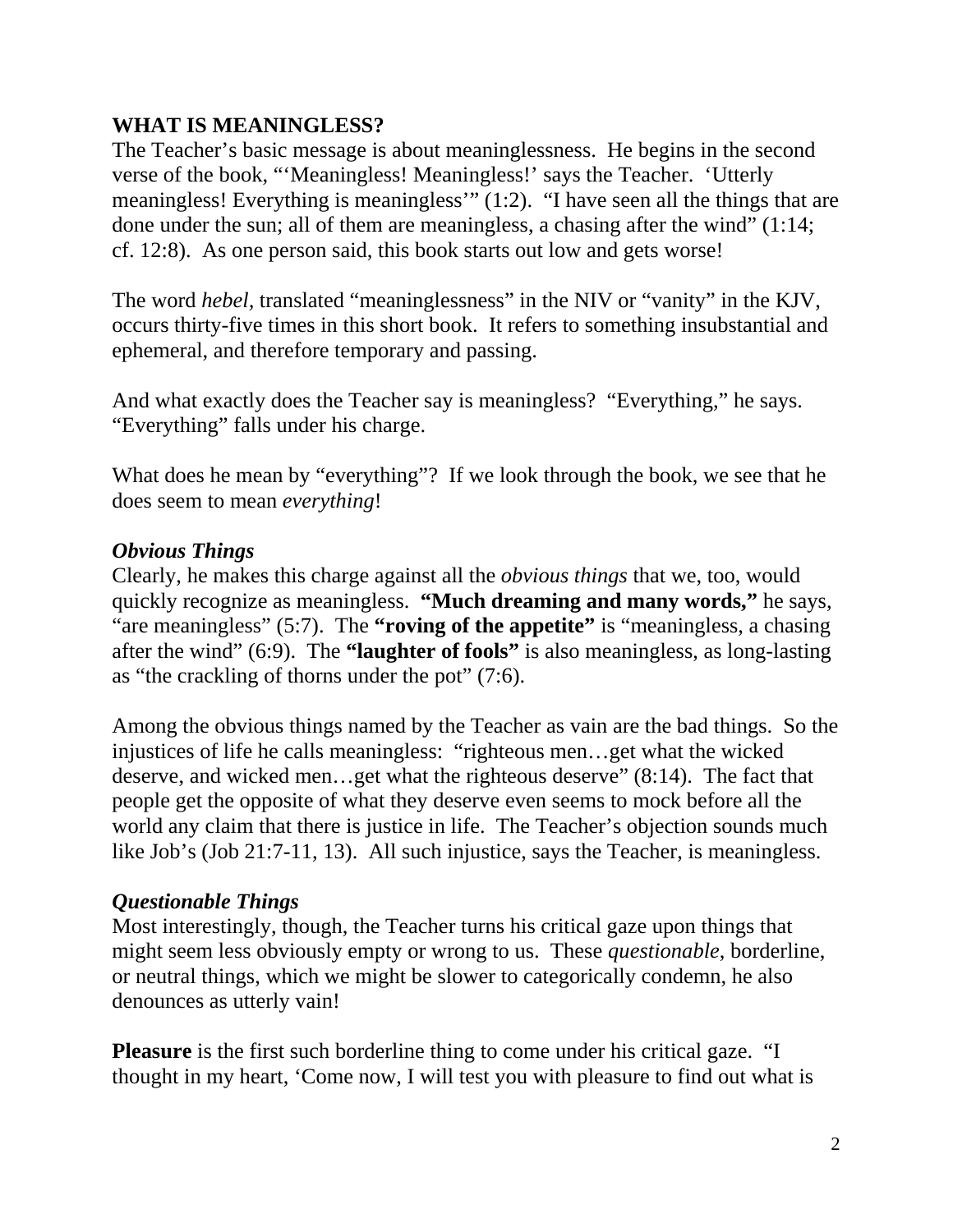good.' But that also proved to be meaningless" (Ecclesiastes 2:1). In the verses that follow, he then explores the emptiness and worthlessness of pleasure (2:2-11).

More than in any other age, we today are openly and fully motivated by our desires, as if they were infallible revelations of truth. When, before our time, have pleasure and ease been so publicly acceptable as the justification for action or inaction?

But a wholesale condemnation of pleasure does seem to go too far, doesn't it? "I refused my heart no pleasure," he admits. But he finds all of it "meaningless, a chasing after the wind" (2:10, 11).

**Popularity**, or public approval, is a second borderline matter the Teacher quickly dismisses as meaningless:

Better a poor but wise youth than an old but foolish king who no longer knows how to take warning. The youth may have come from prison to the kingship, or he may have been born in poverty within his kingdom. I saw that all who lived and walked under the sun followed the youth, the king's successor. There was no end to all the people who were before them. But those who came later were not pleased with the successor. This too is meaningless, a chasing after the wind (4:13-16).

We don't know what particular historical episodes the Teacher had in mind, as he spoke of kings replacing kings replacing kings – public opinion rising and falling all the while. Perhaps he was thinking about the discontent the people of Israel began to feel with the line of David and the ensuing rebellion that divided the nation into the northern and southern kingdoms.

If you happen to make your livelihood by cultivating public approval, as many do in the city of Washington, D.C., take heed. Whether through disaffection or simply mortality, popularity is a passing them.

Popularity is not the ultimate reality, says the Teacher. If you doubt this now, a day will come when you won't.

#### *Good Things*

What is still more amazing, however, is how the Teacher's charge extends even to the things we would call good. These are the passages that most disturb us.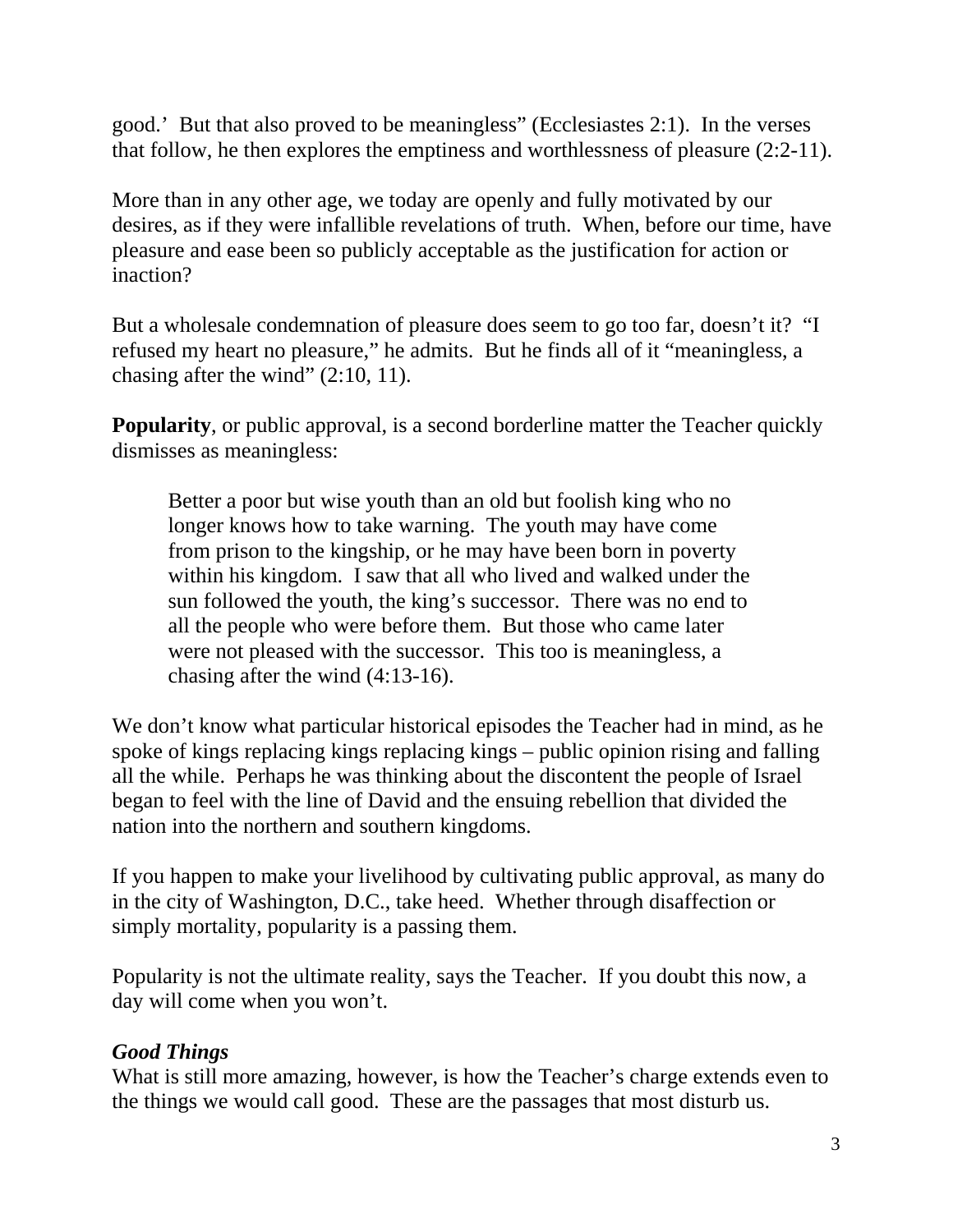For example, the Teacher declares that **"youth and vigor are meaningless"** (11:10). Now this is news! We take youth and vigor as self-evidently good. No, they are not good for everything, but they are certainly coveted and desired, and most of us would hardly refer to them as "meaningless"! But the Teacher does.

Not only that, he denounces as meaningless the very thing that most of the original readers would have given – and most readers today give – their lives for: **work**, as well as the wealth and achievements work brings. All this the Teacher unmasks as meaningless. "What does man gain from all his labor at which he toils under the sun?" he asks in chapter 1 (v. 3). The answer comes in chapter 2 (2:4-11).

How does the Teacher respond to this discovery? "So I hated life, because the work that is done under the sun was grievous to me. All of it is meaningless, a chasing after the wind" (2:17).

**The love of money** is also meaningless: "Whoever loves money never has money enough; whoever loves wealth is never satisfied with his income. This too is meaningless" (5:10). In general, the realities of this world mean that creating wealth will never be fulfilling, either because you will not have the family to leave it to, or you will run out of time to enjoy it yourself (4:8; 6:1-9).

Indeed, reaching the bottom of his despair, the Teacher refers to his own life as "meaningless" (7:15).

I think we have answered the question we asked at the beginning – what does he mean by "everything"? By "everything" he seems to mean everything. His twelve-chapters-long monologue concludes with the words he began with: "'Meaningless! Meaningless!' says the Teacher. 'Everything is meaningless!'" (12:8)

Robert Gordis has written, "Whoever has dreamed great dreams in his youth and seen the vision flee, or has loved and lost or has beaten barehanded at the fortress of injustice and come back bleeding and broken, has passed [the Teacher's] door, and tarried a while beneath the shadow of his roof."

Picture again that image of chasing the wind. You are standing outside. You feel strong gusts of air on your face and hands. And you begin to chase those gusts. Will you catch them? Would this not be completely pointless? You might as well chase after meaning in this world, says the Teacher of Ecclesiastes. So he pursues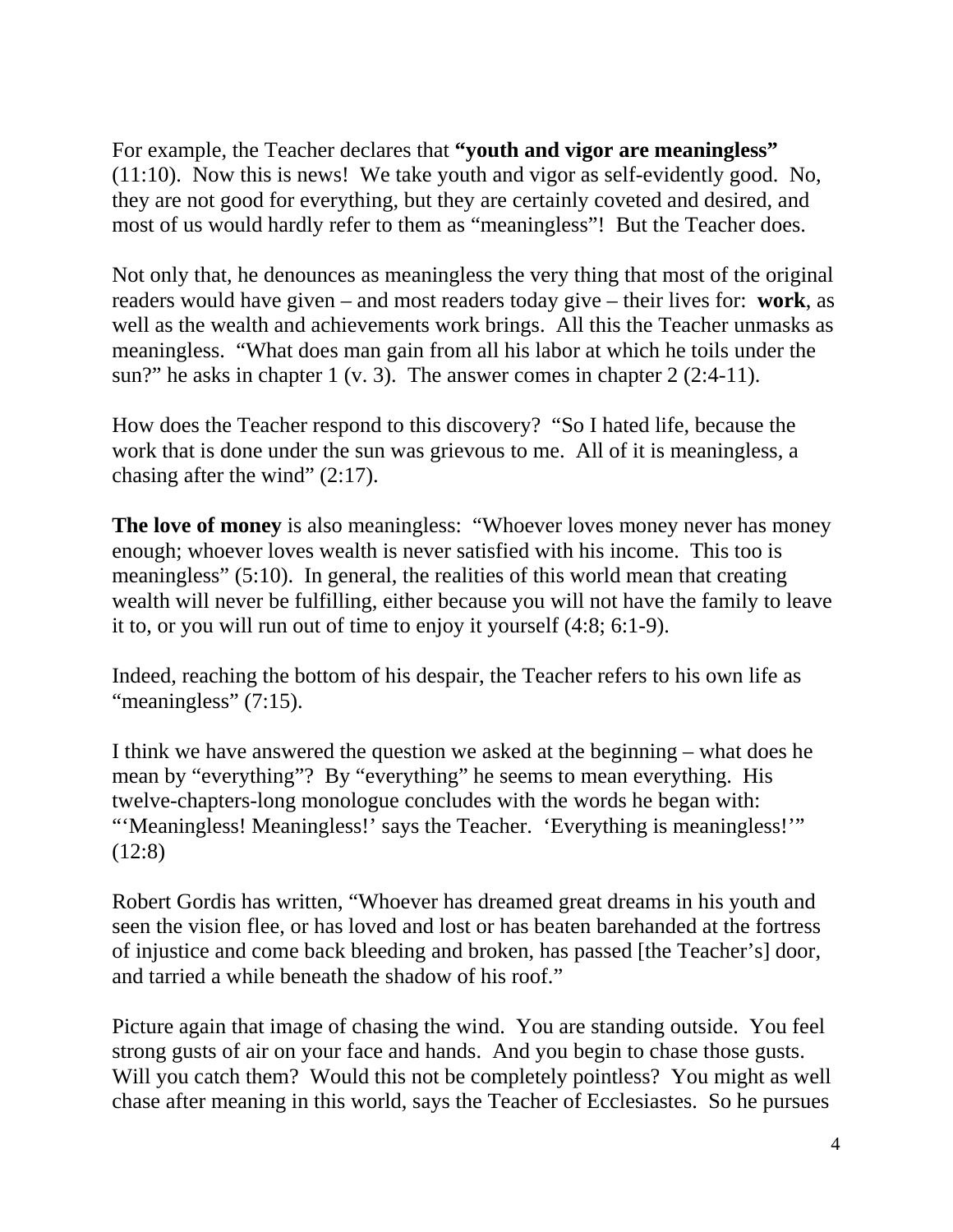us, relentlessly pointing toward and exposing the meaninglessness of any life so wrongly spent.

Yet two questions for us remain. First, why does he say that everything is meaningless? Second, how should we respond?

# **WHY IS EVERYTHING MEANINGLESS?**

"There is no remembrance of men of old, and even those who are yet to come will not be remembered by those who follow" (1:11). Okay, so the meaningless of everything has something to do with our inability to remember anything. Regardless of the wealth, splendor, or accomplishments of a man, he will be forgotten.

"For the wise man, like the fool, will not be long remembered; In days to come both will be forgotten. Like the fool, the wise man too must die!  $(2:13-16)$ 

Here we come to the real culprit behind meaninglessness. No person will be remembered, finally, because everyone dies. It isn't that the Teacher sees nothing good in wisdom. Wisdom is better than folly, he says. But he is frustrated by the fact that both the fool and the wise man come to the same end. They will both be forgotten because both will die.

You know, of course, that everything has a basic plot. If you have ever seen one episode of the old television show Gilligan's Island, you have seen them all. Every episode begins with some sort of crisis. Onto the island stumbles a well-meaning but hapless individual who has somehow managed to find this island on which Gilligan and his friends are stranded – which no competent rescuer has been able to find! Some mayhem or mix-up follows, with either a romance or a scam. An escape for Gilligan looks possible. But then, must as mysteriously as the outsider appeared, he disappears. There must have been more than 740 people who got off that island while that series ran. But none of them were Gilligan!

Did you know that the Bible, too, has a basic pattern. The basic biblical pattern can be summarized with the simple chain of creation, fall, and re-creation. God creates something good. Man sins and ruins what God has created. But hope remains because of God's grace called re-creation.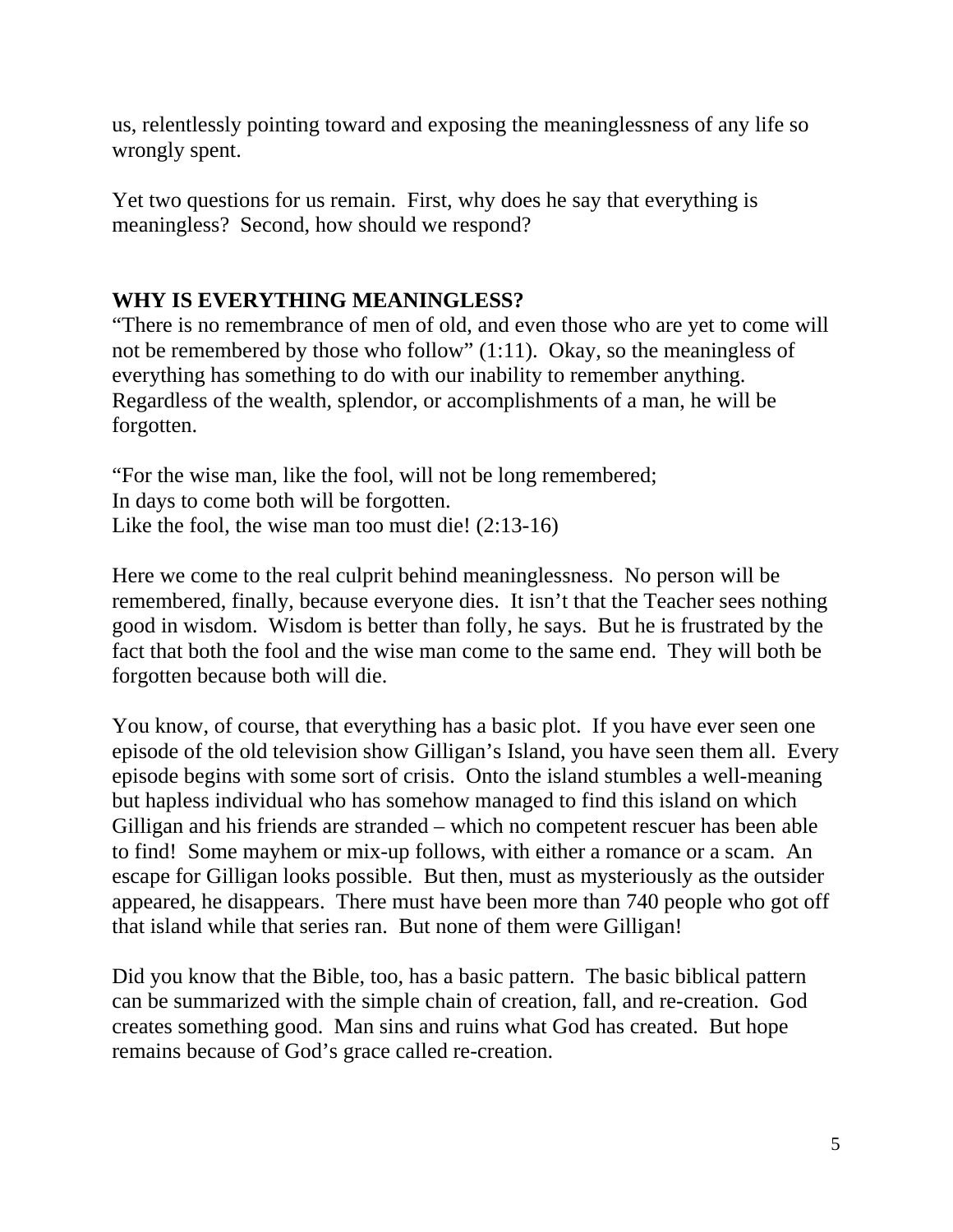The book of Ecclesiastes in particular plays a special role in explicating and expounding the devastating effects of the Fall, which is helpful for a day like ours that idolizes the creation rather than the Creator, this life rather than the Author of this life. The Teacher points to the meaninglessness that death imposes on everything in this life. Indeed, it is death that evacuates meaning from our world, frustrating our hopes and foiling our plans.

#### **HOW SHOULD WE RESPOND?**

In your own life, I am sure you have noticed how much easier it is to trust someone who has been through what you have been through; who has struggled with your struggles; who can accurately voice your difficulties because he or she has "been there." When such a person commends faith, we don't respond, "He hasn't experienced the depths of evil that I have experienced. If only he had seen what I have seen, he couldn't come up with such clap-trap." No, we trust him. And Ecclesiastes, with its realistic appraisal of death and the futility of life, leaves the most skeptical among us feeling that it's reliable. The Teacher insists that we listen long and hard to the bad news before he will allow us to consider the good.

Without an honest look at the curse of death and futility, we miss a key piece of the puzzle that no amount of feel-good optimism can adequately replace. Ecclesiastes is powerful exactly because it presents the tension and struggle between the Teacher's sense of futility and his very real faith in the God who is true, between the way things are and the way they ought to be.

At one point in his life, apparently, the Teacher tried to reconcile these two things. But he learned better: "I have seen all the things that are done under the sun; all of them are meaningless, a chasing after the wind" (1:14). And here we come to the key to understanding Ecclesiastes: the phrase "under the sun." It occurs twentyeight times in this short book, and it refers to life as viewed entirely from the perspective of this earth, a life considered apart from God. Such a truncated and circumscribed life, of course, is meaningless. "All come from dust, and to dust all return" (3:20).

Hear him! This world is a bad place for your final investment! It was not made for that! As long as you keep trying to cobble together meaning from the scraps of this world, the Teacher of Ecclesiastes will pursue you and point out the paltry and passing, flimsy and fleeting nature of your materials. As the Teacher says, God has "set eternity" in our hearts (3:11). Yes, our lives are lived out under the sun,